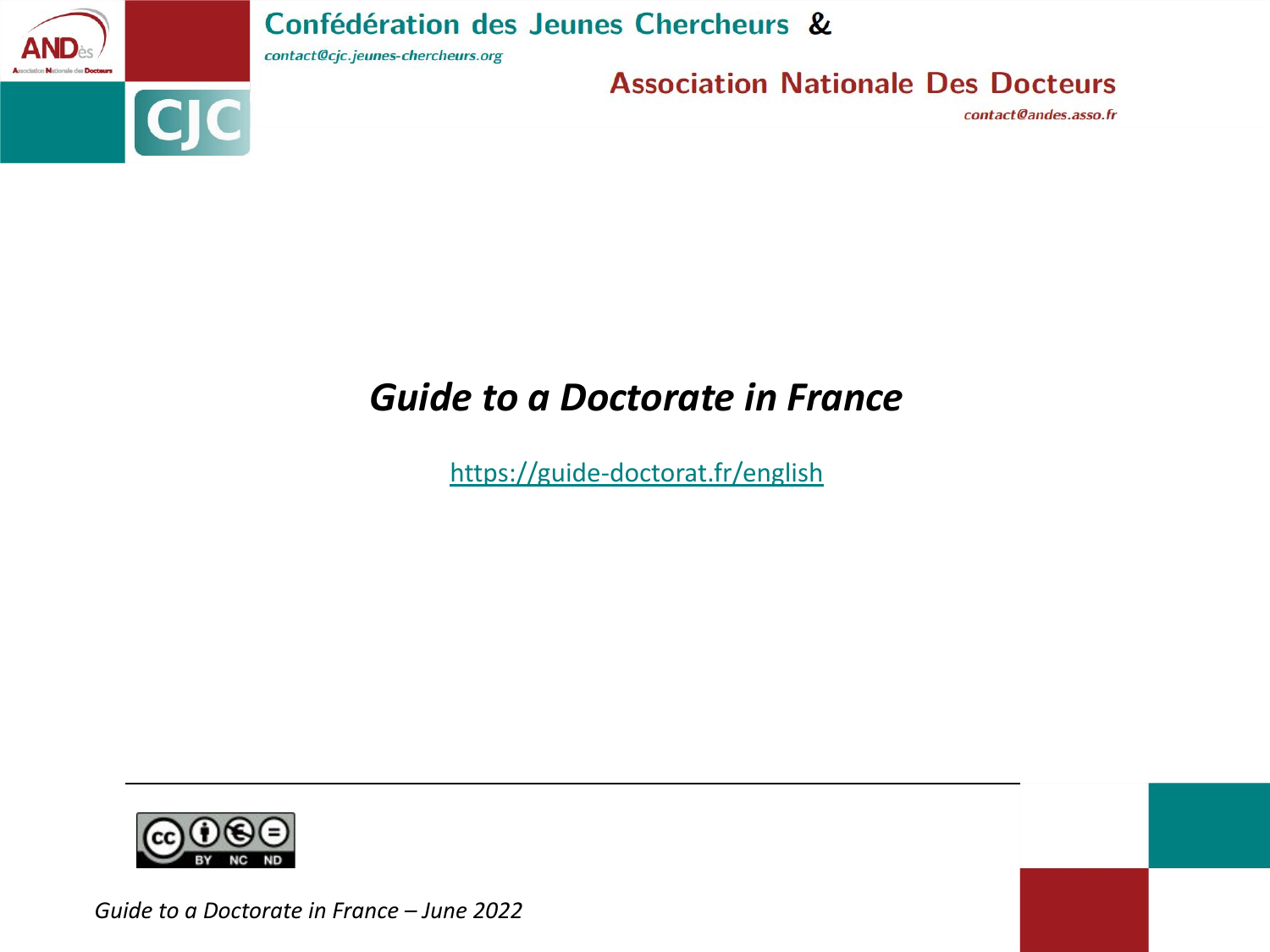

contact@cjc.jeunes-chercheurs.org

## **Association Nationale Des Docteurs**

contact@andes.asso.fr

# **About the** *Guide to a Doctorate in France*

- ❖ Goal: the **best reference source** to present among others the conditions, procedures, practices and advice relating to the organisation of the doctoral experience in France. This guide allows the readers to navigate between proper and improper practices regularly highlighted by both associations ANDès and CJC.
- ❖ Derived from the 23 factsheets of *Le Doctorat à la Loupe* ("Doctorate under the Magnifying Glass"):
	- « Before », « During », « After the doctorate »;
	- **good practices** carried out or to be undertaken;
	- **with references to the legal system** (ca. 100 sources);
	- inserts about « Improper practices ».
- ❖ Targeting all the actors of the doctorate, mainly:
	- doctoral candidates and doctors having defended their doctorate en France;
	- people planning to prepare a doctorate in France;
	- doctoral supervisors;
	- research units, doctoral schools and doctoral colleges;
	- funders, evaluation bodies;
	- present and potential recruiters of doctorate holders;
	- political decision-makers.

Dedicated website: [https://guide-doctorat.fr](https://guide-doctorat.fr/)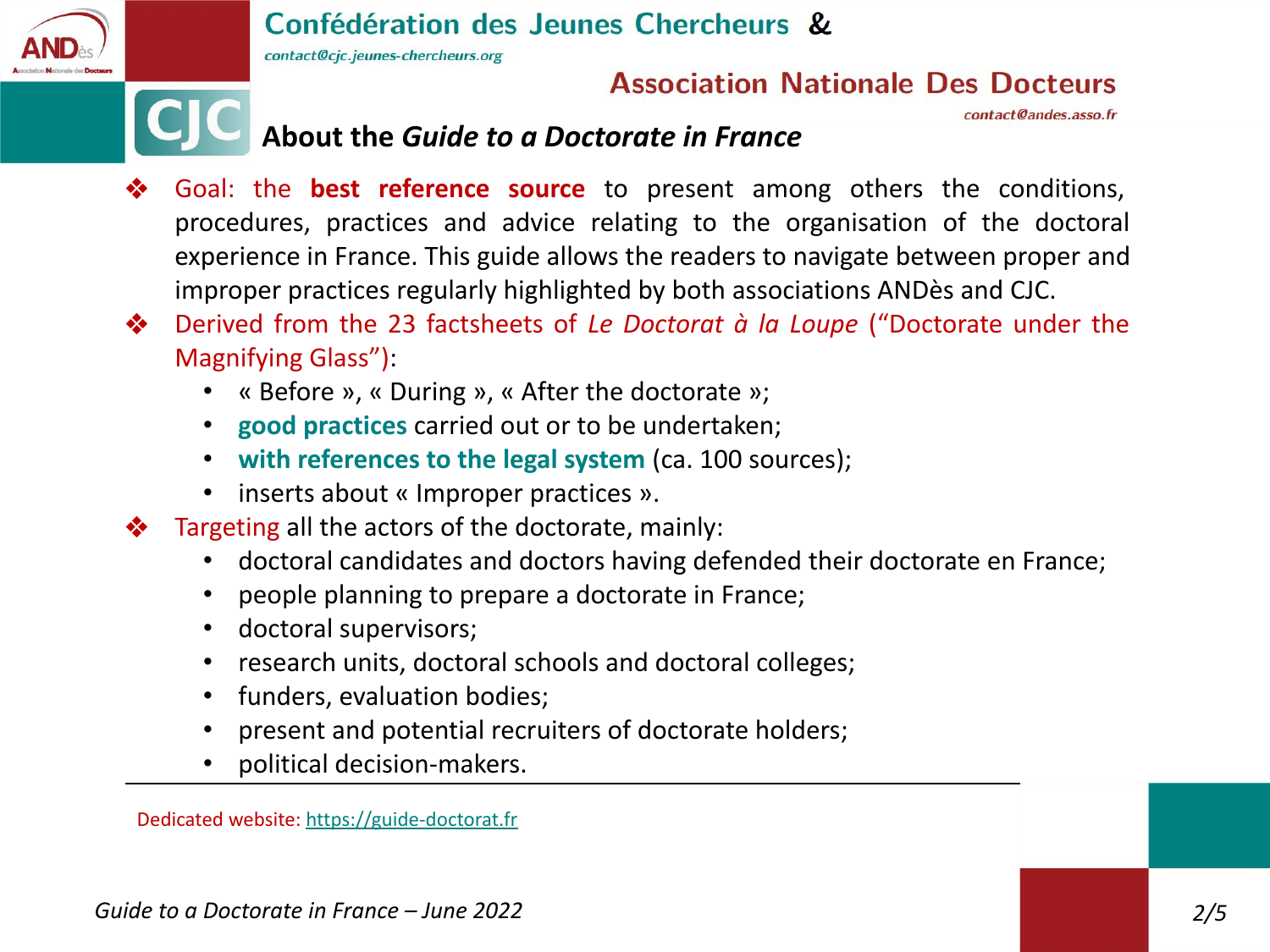

contact@cjc.jeunes-chercheurs.org

# **Association Nationale Des Docteurs**

contact@andes.asso.fr

# **The story of the "Guide to a Doctorate in France"**

- ❖ Common brainstorming of both associations:
	- **• ANDès, French National Association of Doctorate Holders**, created in 1970, gathers the doctorate holders whatever the field, generation and position;
	- **• CJC, French Confederation of Early-stage Researchers**, assembles the associations of doctoral candidates and doctorate holders under non-permanent status.
- ❖ 2009: Moral and financial support by the Ministry in charge of Higher education and Research.
- ❖ Since 2009, participation of about one hundred volunteers (doctoral candidates and doctorate holders), with different research fields, ages, working experiences and places all around France.
- $\triangleleft$  2013-2017, progressive publication<sup>1</sup> of the worksheets.
- ❖ In 2018, update of the factsheets to take into account the regulatory modifications relating to the doctorate.
- ❖ In 2020, publication of the French *Guide du Doctorat* (paper and electronic versions).
- ❖ In 2022, publication of the *Guide to a Doctorate in France* (electronic version).

1 *[Le Doctorat à la Loupe, le nouveau rendez-vous mensuel des acteurs du doctorat](http://andes.asso.free.fr/download/CP-DoctoratALaLoupe.pdf)*, 16 janvier 2013.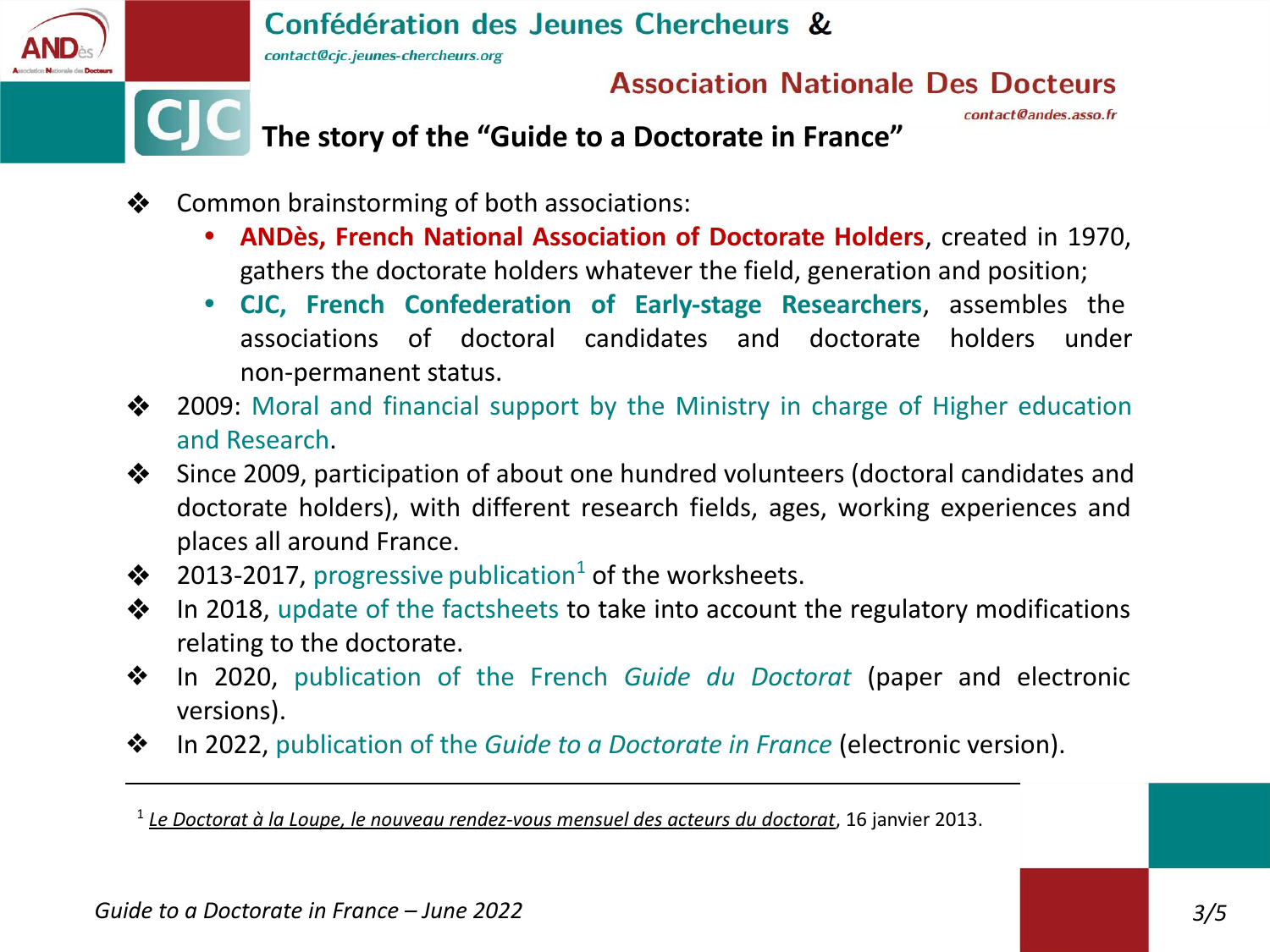contact@cjc.jeunes-chercheurs.org

### **Association Nationale Des Docteurs**

contact@andes.asso.fr

**Examples of use cases of the** *Guide to a Doctorate in France*

### **For whom? For which purpose?**

- ❖ doctoral candidates and supervisors: procedures before, during and after the doctorate
- ❖ research units: integration of doctoral candidates
- ❖ doctorat schools and doctoral colleges: self-assessment process
- ❖ HCERES: assessment of doctoral schools
- ❖ employers: human resource management, expertise upgrade
- ❖ associations of early stage researchers: publication of practical worksheets

### **To spread good practices:**

- ❖ publication of the *Guide du Doctorat*: licence [Creative Commons CC BY-NC-ND 4.0,](http://creativecommons.org/licenses/by-nc-nd/4.0/) non commercial and reuse without modifications;
- $\clubsuit$  free flyers<sup>1</sup>;
- ❖ invite ANDès and CJC for national or local presentations!

<sup>1</sup> <https://guide-doctorat.fr/diffuser>